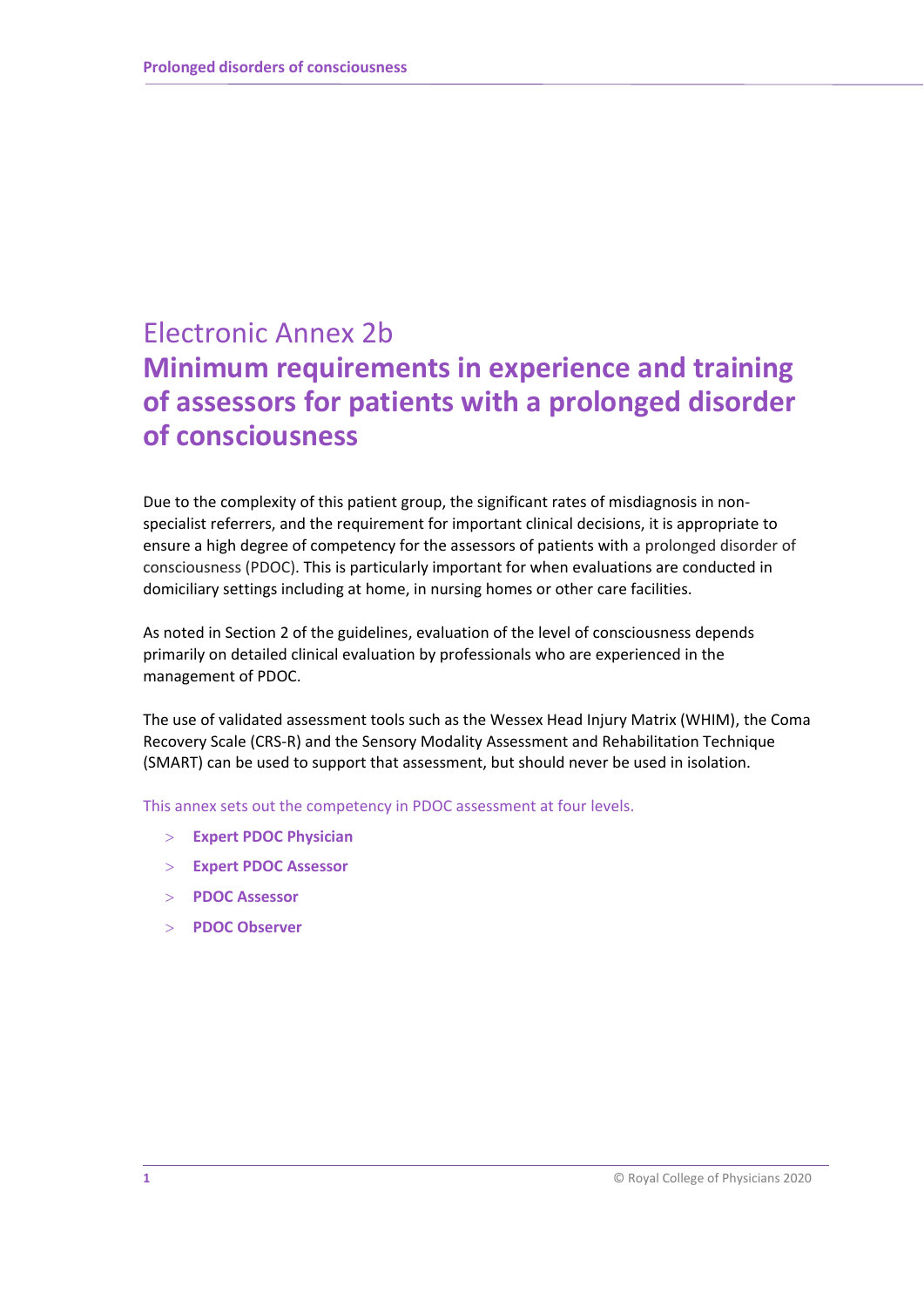## **1 Expert PDOC Physician**

An Expert PDOC Physician is a medical consultant in a relevant specialty (usually rehabilitation medicine or neurology). They are members on a register of responsible, reliable and reputable medical professionals who are expert in all aspects of disorders of consciousness. These individuals complement the competency requirements for an Expert PDOC Assessor (see below), to take the lead in specialist clinical management, evaluation and decision-making in patients with PDOC.

- $>$  They must be competent and proficient in the medical and pharmacological management of conditions arising in patients in a PDOC, including identifying and liaising with relevant other medical specialists, as appropriate.
- They may not themselves have all the requirements for an Expert PDOC Assessor (although some will), but they must be able to systematically enquire, collect, collate, interpret and critically analyse the relevant clinical findings and investigations to formulate a PDOC diagnosis, to determine a prognosis and estimate life expectancy.
- $>$  Specifically, they should have expertise in:
	- interpreting all clinical investigations, electrophysiology and brain imaging
	- undertaking medication reviews
	- advising on the appropriate use of neurostimulants and interpretation of responses to them and explaining relevant current research in the field
	- prognostication and life expectancy
	- formulation of an end-of-life care plan and providing advice on terminal care prescribing.
- They must be able to explain to family members, staff in simple and credible language, all aspects of care, assessment of PDOC and the conclusions reached.
- Where necessary they must be able to provide evidence to the courts.

Most of these Expert PDOC Physicians could provide (should they choose to do so) a second opinion for the withdrawal of life-sustaining treatments, including clinically assisted nutrition and hydration (CANH), in accordance with the British Medical Association (BMA) / Royal College of Physicians (RCP) guidance, with which they must be fully conversant.

- They must be able to organise, chair and fairly present a balanced and considered view at complex *best interests* decision-making discussions, meetings with multidisciplinary teams (MDTs), family/friends and commissioners.
- They must be able to produce a reasonable, balanced and justifiable report summarising their conclusions in an acceptable time frame.
- They will be required to provide a more detailed statement of their competency and expertise, when doing so.

A full list of essential and desired requirements is included in Table 1.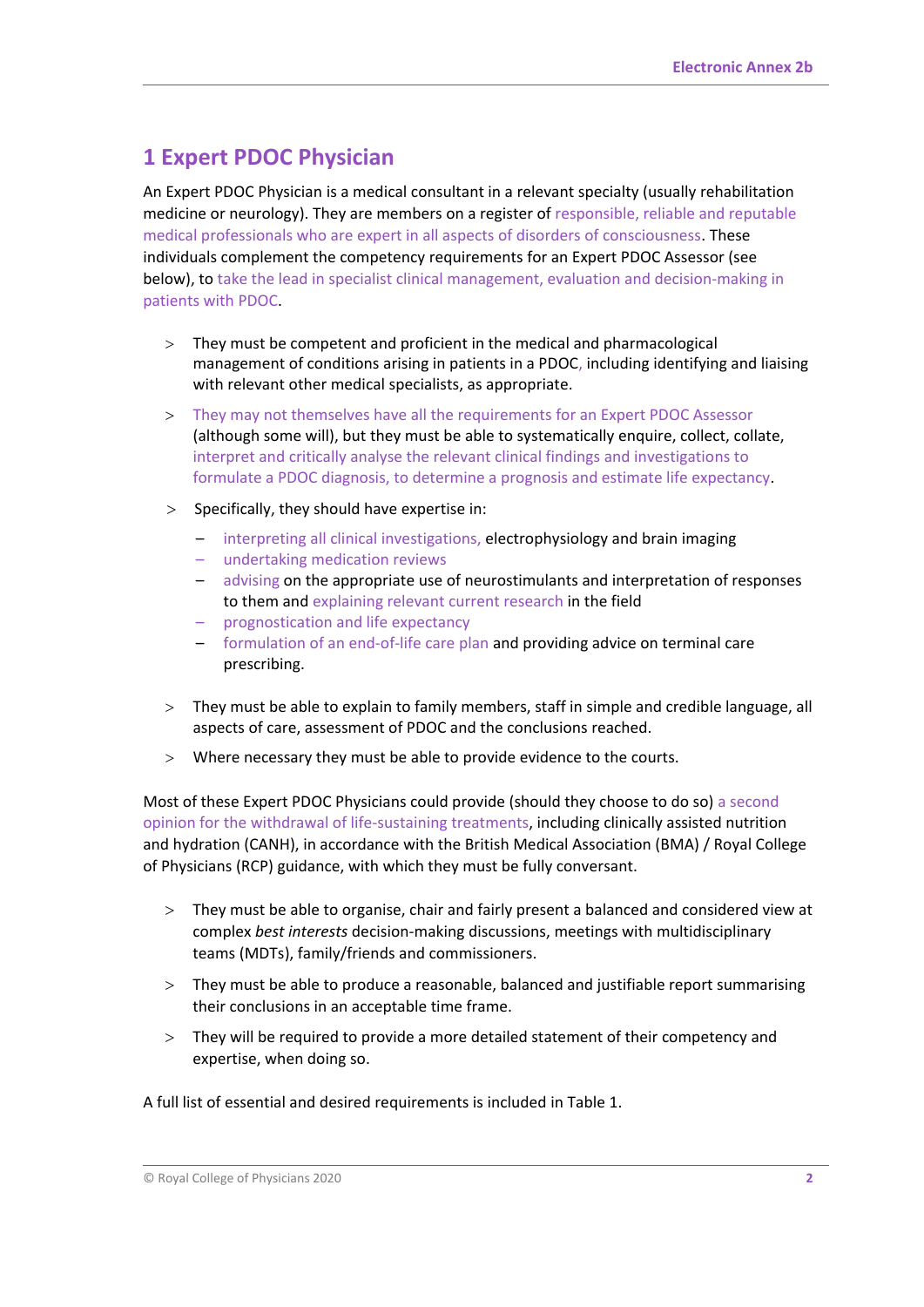### **2 Expert PDOC Assessor**

An Expert PDOC Assessor is a clinical professional with substantial and regular experience of PDOC management and assessment (at least five per year).

- They can perform a detailed clinical evaluation (including at least the CRS-R and WHIM) with appropriate facilitation and the required medical optimisation, the need for which they are competent at identifying.
- They are also able to interpret the results of the different tools used.

A full list of essential and desired requirements is included in Table 2.

### **3 PDOC Assessor**

A PDOC Assessor has recognised professional healthcare training and/or qualifications. They work under the direct or remote supervision of an Expert PDOC Assessor.

- They are familiar with the needs of PDOC patients and families.
- They can distinguish spontaneous and reflex responses from more purposeful, localising or discriminating responses.
- They understand the importance of detecting some awareness, differentiating between categories of vegetative state (VS) and minimally conscious state (MCS).
- They have had the relevant training (in the form of competency modules developed locally and updated periodically) to be able administer the CRS-R and/or WHIM competently.
- PDOC assessors may work with PDOC Observers who provide information about observed responses, which the PDOC Assessor is then responsible for verifying.

### **4 PDOC Observer**

A PDOC Observer may be a healthcare assistant (HCA) or rehabilitation assistant (RA), or other therapists and nurses working in general non-specialist settings.

- These individuals have some basic experience in working with patients in PDOC, but not necessarily any formal training.
- They work under the direct supervision of a trained PDOC Assessor.

Tools such as the WHIM and the CRS-R can be applied by suitably guided PDOC Observers to provide information that contributes to the assessment, but it would be inappropriate for untrained and unsupervised care staff or families to complete a diagnostic assessment in isolation.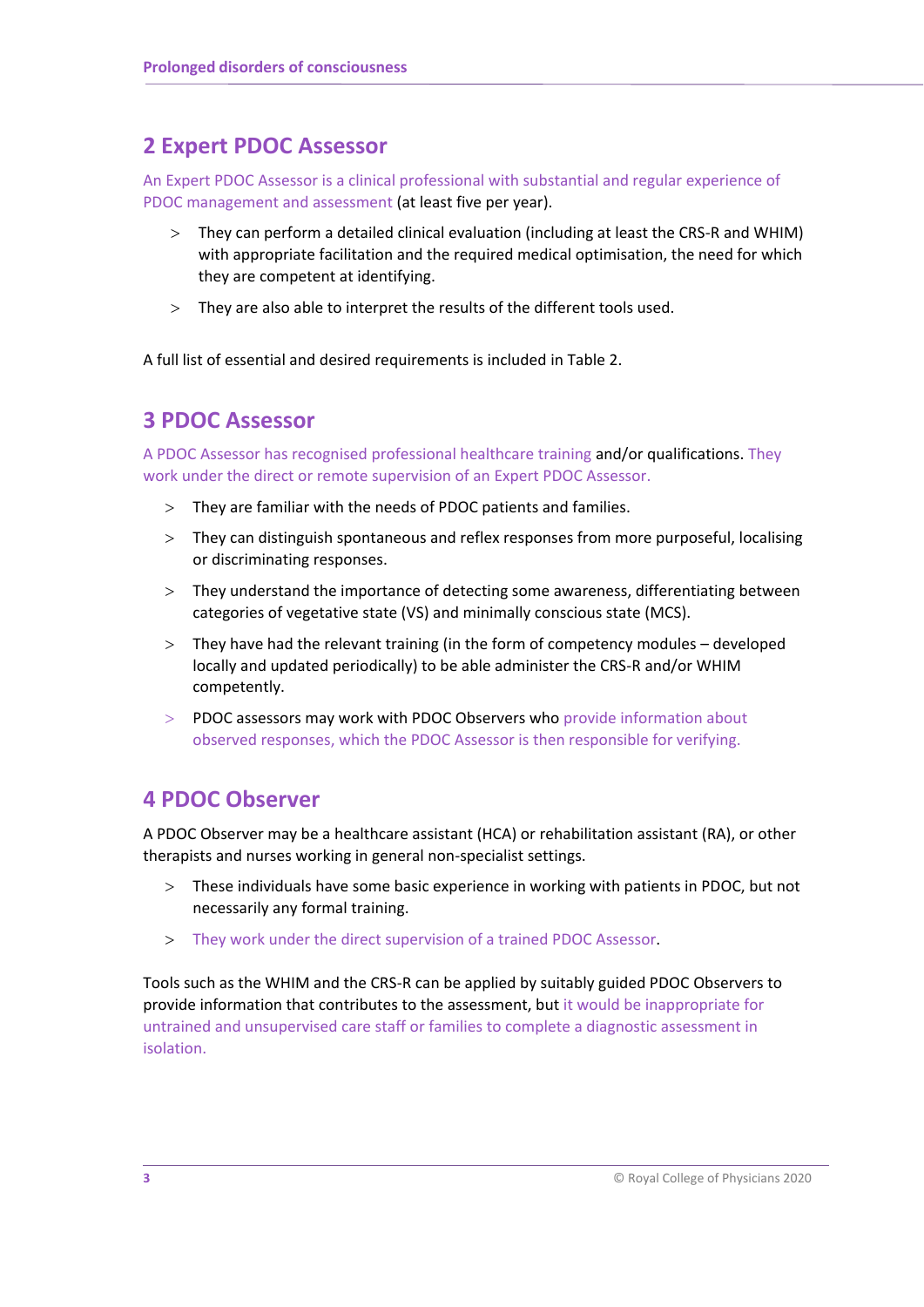#### **Table 1 Minimum requirements of an Expert PDOC Physician**

| Category                  | <b>Essential</b>                                                                                                    | <b>Desirable</b>                     |
|---------------------------|---------------------------------------------------------------------------------------------------------------------|--------------------------------------|
| <b>Background</b>         | An Expert PDOC Physician is a consultant in a relevant specialty (usually RM or<br>$\geq$                           |                                      |
| qualification and         | neurology)                                                                                                          |                                      |
| training                  | Substantial and regular experience of PDOC management<br>$\geq$                                                     |                                      |
|                           | Specialist training and experience in the management of patients with severe<br>$\geq$                              |                                      |
|                           | and complex neurological impairments, including those with PDOC                                                     |                                      |
| <b>Experience of PDOC</b> | Evidenced experience in working specifically with patients in PDOC<br>$\geq$                                        |                                      |
| assessment                | Evidence of experience maintained over time: minimum of 10 patients within<br>$\geq$                                |                                      |
|                           | the last 2 years                                                                                                    |                                      |
| Knowledge and clinical    | Proficient in the medical and pharmacological management of conditions<br>$\geq$                                    | Can provide a second opinion for the |
| skills                    | arising in patients in a PDOC, including identifying and liaising with relevant                                     | withdrawal of CANH according to the  |
|                           | other medical specialists, as appropriate                                                                           | <b>BMA/RCP Guidelines.</b>           |
|                           | Knowledge of current research and practice with patients in PDOC; and be fully<br>$\geq$                            |                                      |
|                           | conversant with the RCP guidelines                                                                                  |                                      |
|                           | Can interpret the relevant clinical findings and investigations to determine<br>>                                   |                                      |
|                           | prognosis                                                                                                           |                                      |
|                           | Able to advise on the appropriate use of neurostimulants and interpretation of<br>><br>responses to them            |                                      |
|                           | Experienced in prognostication and estimation of life expectancy in patients<br>$\geq$<br>with complex brain injury |                                      |
|                           | Knowledge of the definitions, features and behaviours associated with each<br>$\geq$                                |                                      |
|                           | stage of the PDOC continuum (VS, MCS and emergence)                                                                 |                                      |
|                           | Knowledge of the cognitive, communicative, perceptive and motor aspects of<br>$\geq$                                |                                      |
|                           | complex neurological disabilities and how this impacts on assessment of                                             |                                      |
|                           | awareness and management of the individual                                                                          |                                      |
|                           | Proven competence in the interpretation of assessment tools for PDOC,<br>$\rm{>}$                                   |                                      |
|                           | including the CRS-R, SMART and WHIM                                                                                 |                                      |
|                           |                                                                                                                     |                                      |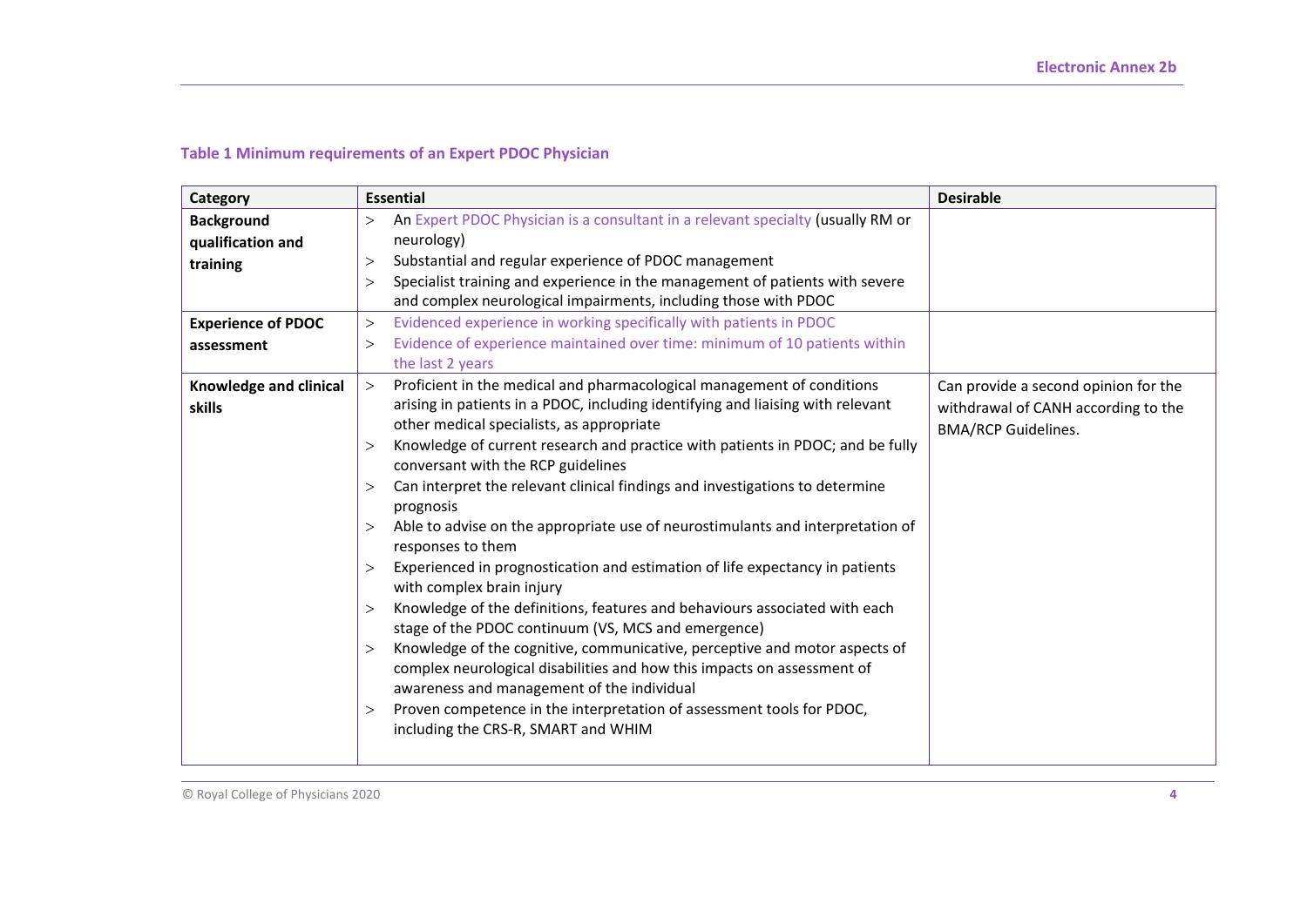| Category | <b>Essential</b>                                                                             | <b>Desirable</b> |  |  |
|----------|----------------------------------------------------------------------------------------------|------------------|--|--|
|          | Able to summarise and clearly explain all assessment findings and<br>$\geq$                  |                  |  |  |
|          | investigations to other team members and family/friends                                      |                  |  |  |
|          | Able to summarise and clearly explain justification for diagnosis and future<br>$\geq$       |                  |  |  |
|          | plans                                                                                        |                  |  |  |
|          | Undertakes regular best interests decision-making with family/friends<br>>                   |                  |  |  |
|          | Formulation of an end-of-life care plan and advises on terminal care prescribing<br>$\rm{>}$ |                  |  |  |
|          | as per protocol in the RCP PDOC guidelines (see Section 5b)                                  |                  |  |  |
| General  | Excellent communication and reporting skills                                                 |                  |  |  |
|          | Able to interact appropriately with a patient in PDOC and their significant<br>$\geq$        |                  |  |  |
|          | family/friends to support assessment and management of best interests                        |                  |  |  |
|          | decision-making                                                                              |                  |  |  |
|          | For those who provide second opinions for serious medical conditions                         |                  |  |  |
|          | Able to organise, chair and fairly present a balanced and considered view at<br>$\geq$       |                  |  |  |
|          | complex best interests decision-making discussions, meetings with MDT,                       |                  |  |  |
|          | family/friends and commissioners                                                             |                  |  |  |
|          | Able to produce a reasonable, balanced and justifiable report summarising<br>>               |                  |  |  |
|          | their conclusions                                                                            |                  |  |  |
|          | Able provide a more detailed statement of their competency and expertise                     |                  |  |  |

BMA = British Medical Association; CANH = clinically assisted nutrition and hydration; CRS-R = Coma Recovery Scale – Revised; MCS = minimally conscious state; MDT = multidisciplinary team; PDOC = prolonged disorders of consciousness; RCP = Royal College of Physicians; RM = rehabilitation medicine; SMART = Sensory Modality Assessment and Rehabilitation Technique; VS = vegetative state; WHIM = Wessex Head Injury Matrix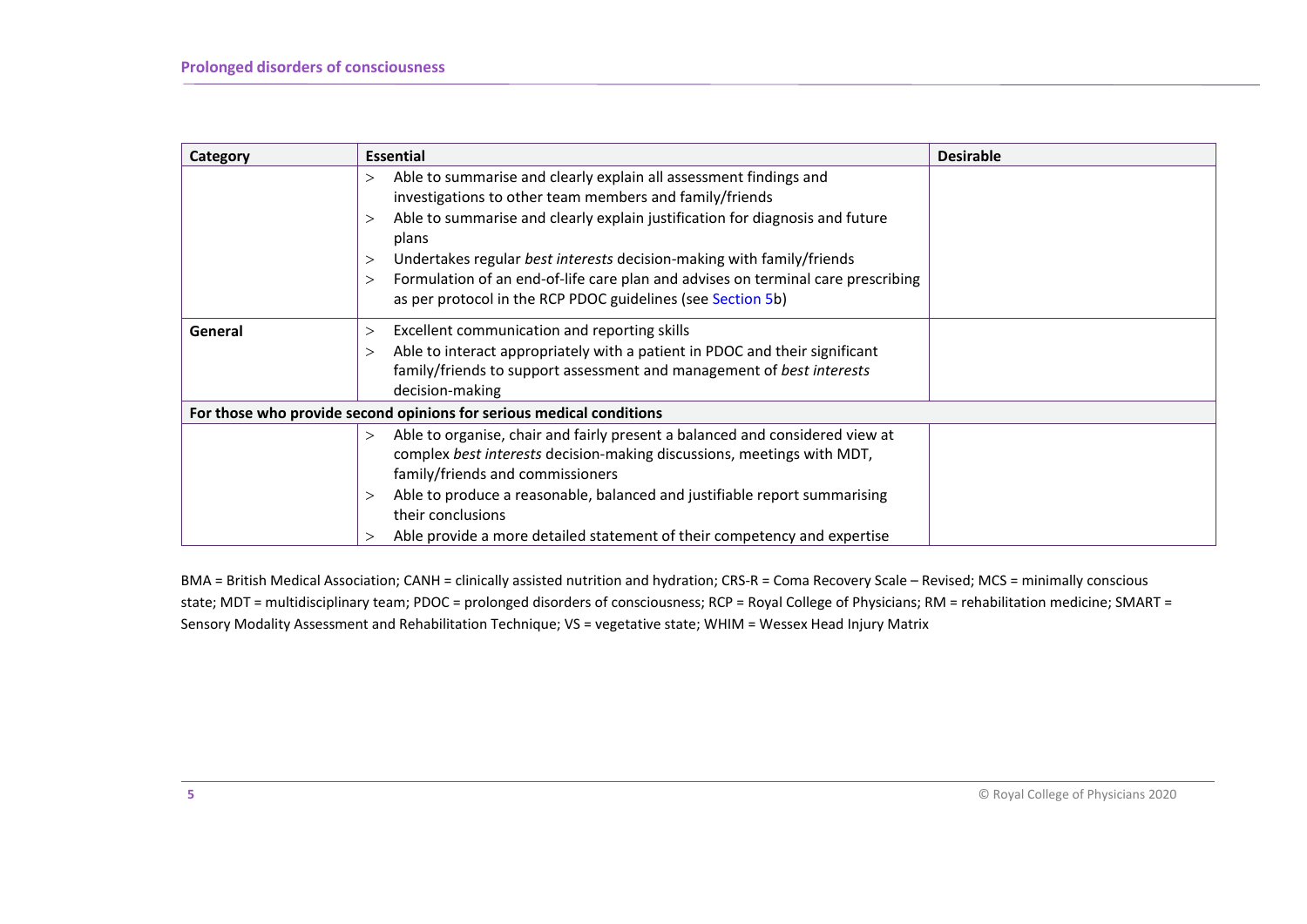#### **Table 2 Minimum requirements of an Expert PDOC Assessor**

| Category                                        | <b>Essential</b>                                                                                                                                                                                                                                                                                                                                                                                                                                                                                                                                                                                                                                                                                                                                                                                                                                                                                                                                                                                                                                                                                                                                                                                                                                                                                                                                                                                                                                  | <b>Desirable</b>                                                                                                                                                       |  |  |  |
|-------------------------------------------------|---------------------------------------------------------------------------------------------------------------------------------------------------------------------------------------------------------------------------------------------------------------------------------------------------------------------------------------------------------------------------------------------------------------------------------------------------------------------------------------------------------------------------------------------------------------------------------------------------------------------------------------------------------------------------------------------------------------------------------------------------------------------------------------------------------------------------------------------------------------------------------------------------------------------------------------------------------------------------------------------------------------------------------------------------------------------------------------------------------------------------------------------------------------------------------------------------------------------------------------------------------------------------------------------------------------------------------------------------------------------------------------------------------------------------------------------------|------------------------------------------------------------------------------------------------------------------------------------------------------------------------|--|--|--|
| <b>Background qualification</b><br>and training | Clinical qualification and practice in the field of specialist neurorehabilitation<br>$\rm{>}$<br>(may be medical, nursing or relevant AHP)<br>Specialist training and experience in the management of patients with severe<br>$\geq$<br>and complex neurological impairments, including those with PDOC                                                                                                                                                                                                                                                                                                                                                                                                                                                                                                                                                                                                                                                                                                                                                                                                                                                                                                                                                                                                                                                                                                                                          |                                                                                                                                                                        |  |  |  |
| <b>Experience of PDOC</b><br>assessment         | Experience in working specifically with patients in PDOC<br>$\rm{>}$<br>Evidence of experience maintained over time: minimum of 10 patients within<br>$\rm{>}$<br>the last 2 years                                                                                                                                                                                                                                                                                                                                                                                                                                                                                                                                                                                                                                                                                                                                                                                                                                                                                                                                                                                                                                                                                                                                                                                                                                                                | Experience of over 10 patients per year                                                                                                                                |  |  |  |
| Knowledge and clinical<br>skills                | Knowledge of the definitions, features and behaviours associated with each<br>><br>stage of the PDOC continuum (coma, VS, MCS and emergence)<br>Knowledge of the cognitive, communicative, perceptive and motor aspects of<br>$\geq$<br>complex neurological disabilities and how these impact on assessment of<br>awareness and management of the individual<br>Able to provide physical facilitation for optimal positioning for potential<br>$\geq$<br>functional ability. Through training, clinical experience or joint working<br>Able to initiate and set up joint session with other professionals as required<br>$\rm{>}$<br>Able to carry out observation, categorise and record behaviours at rest in order<br>$\geq$<br>to identify what behaviours a patient exhibit without any stimulus<br>Proven competence in the administration and interpretation of assessment<br>$\rm{>}$<br>tools for PDOC, including the CRS-R and WHIM<br>Able to interpret assessment findings to formulate appropriate person-centred<br>$\geq$<br>goals for subsequent intervention and/or management<br>Able to summarise and clearly explain assessment findings to other team<br>$\rm{>}$<br>members and family/friends<br>Understand the potential impact for the significant family/friends of a patient<br>$\rm{>}$<br>in PDOC, demonstrated through the assessor's interaction and inclusion of the<br>family/friends in the assessment process | Awareness of current research and<br>practice with patients in PDOC<br>Trained in use of SMART<br>Able to lead on and conduct best<br>interests meetings independently |  |  |  |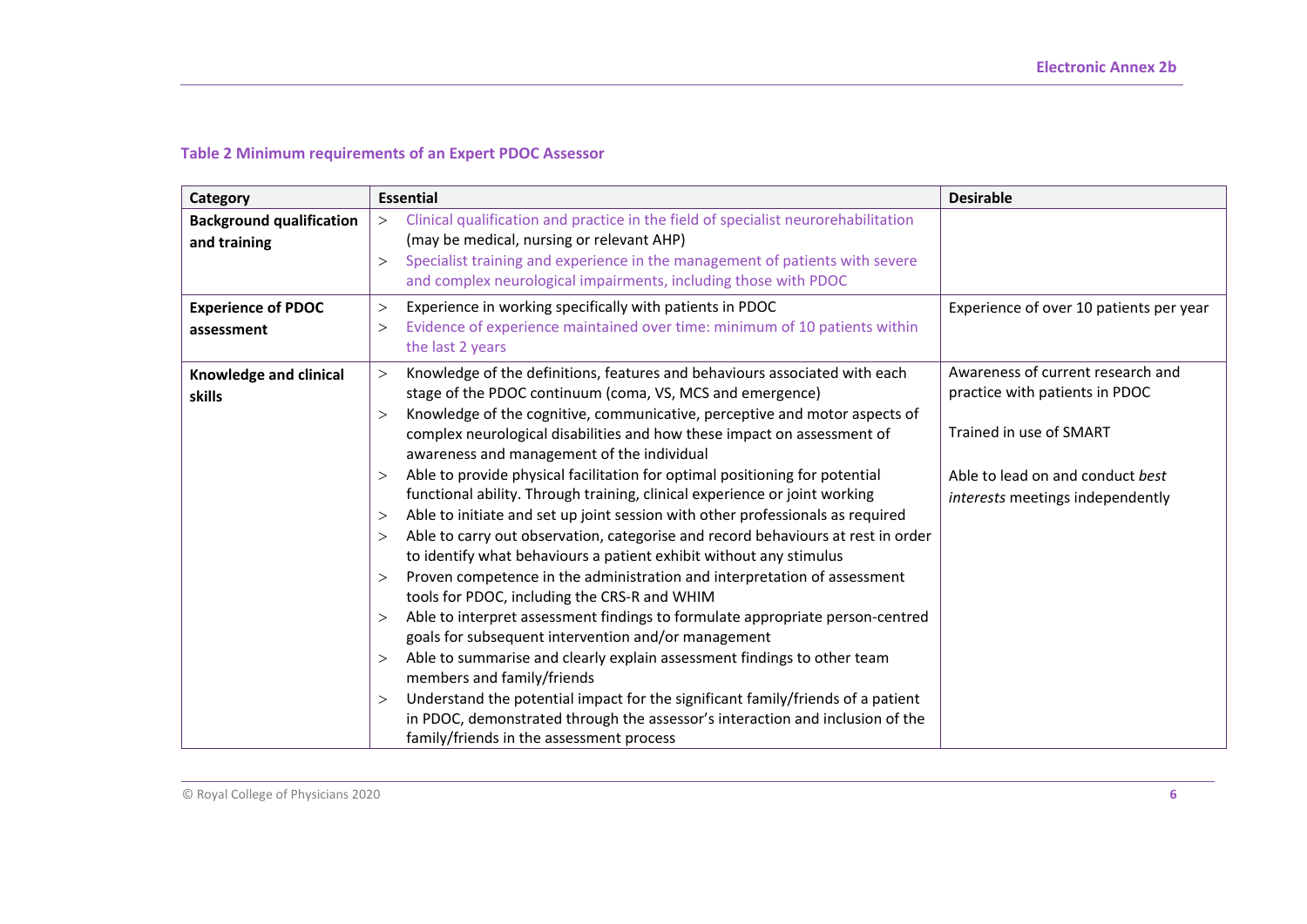| Category | <b>Essential</b>                                                                                                                                                                                                                                                                                                                                                                                                                            | <b>Desirable</b>                                                                          |  |  |
|----------|---------------------------------------------------------------------------------------------------------------------------------------------------------------------------------------------------------------------------------------------------------------------------------------------------------------------------------------------------------------------------------------------------------------------------------------------|-------------------------------------------------------------------------------------------|--|--|
|          | Able to contribute to best interests discussions about the patient's care<br>A working knowledge of the RCP PDOC guidelines, and fully conversant with<br>Section 2                                                                                                                                                                                                                                                                         |                                                                                           |  |  |
| General  | Excellent communication and reporting skills. Able to interact appropriately<br>with a patient in PDOC and according to their specific level of functioning<br>An understanding of the contribution of family/friends to the assessment<br>process<br>Able to work closely with family and friends by obtaining relevant information<br>from them, including them in assessment, and providing clear explanations of<br>assessment findings | Availability and commitment to<br>undertaking extended and repeat<br>assessment over time |  |  |

AHP = allied healthcare professional; CRS-R = Coma Recovery Scale – Revised; MCS = minimally conscious state; MDT = multidisciplinary team; PDOC = prolonged disorders of consciousness; RCP = Royal College of Physicians; RM = rehabilitation medicine; SMART = Sensory Modality Assessment and Rehabilitation Technique; VS = vegetative state; WHIM = Wessex Head Injury Matrix